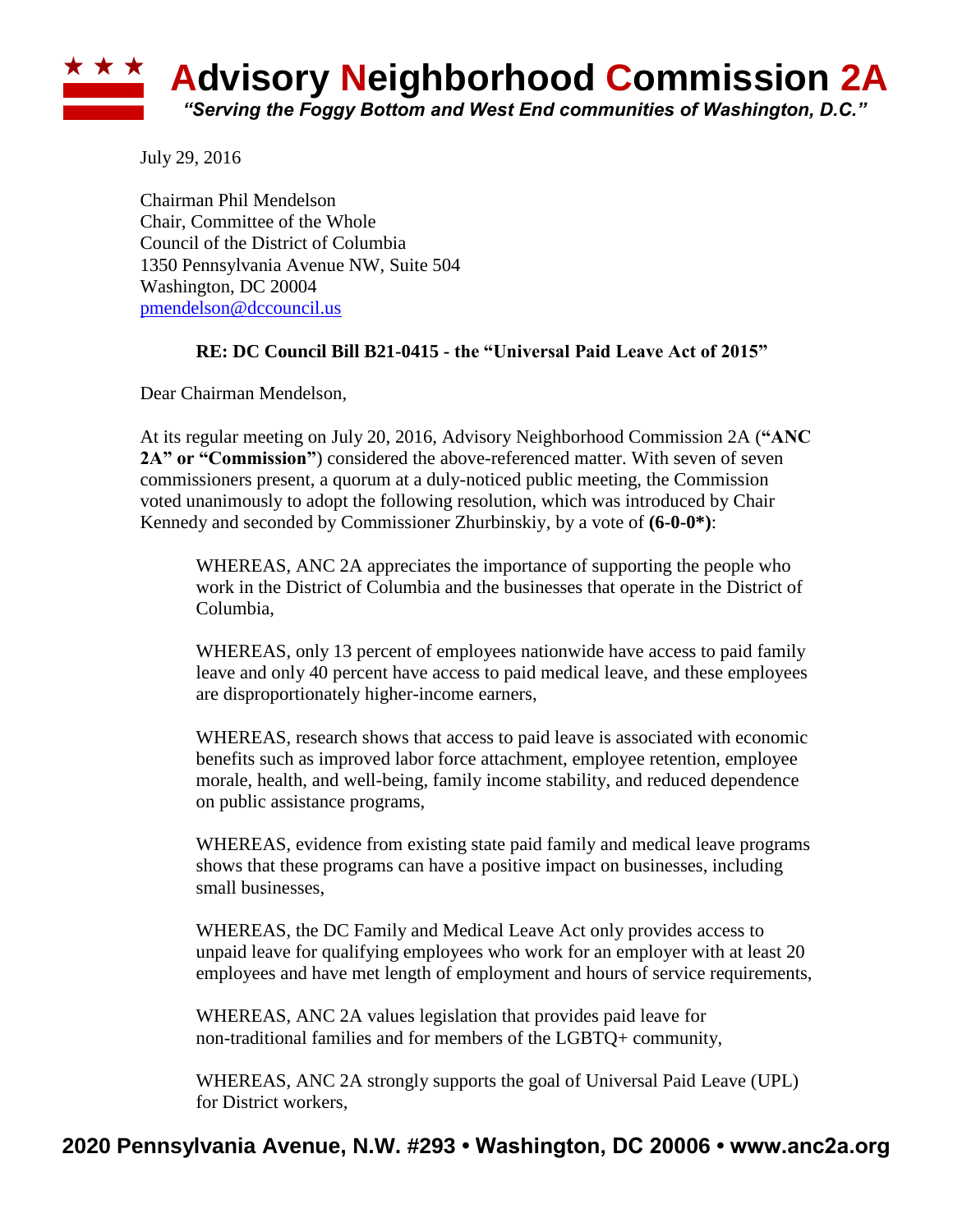WHEREAS, ANC 2A believes any such UPL program adopted by the Council of the District of Columbia should, to the greatest extent possible:

- Minimize administrative costs while making a progressive impact
- Provide punitive measures for fraud, waste, and abuse in the program
- Expedite the process of obtaining payment after the application process is completed
- Ensure that program qualifications do not disadvantage our lowest-income earners, and

WHEREAS, ANC 2A also strongly supports our local business community and believes that the cost of financing a UPL program must not create an undue burden on District businesses.

THEREFORE, BE IT RESOLVED that ANC 2A urges the DC Council to adopt a program of Universal Paid Leave that balances costs and benefits, adopting as many of the above principles as possible without placing an undue burden on local businesses or increasing the initial employer contribution rate.

BE IT FURTHER RESOLVED that ANC 2A urges the DC Council to work with large and small business owners, nonprofit leaders, Universal Paid Leave advocates, and city budget analysts to determine the appropriate details of such a Universal Paid Leave program, including, but not limited to:

- The length of paid leave that the program provides for
- The qualifications for employees who seek to participate in the program
- The life conditions and situations that would be covered by the program
- The definition of "family" members who would be covered by the program

BE IT FURTHER RESOLVED that ANC 2A urges the DC Council to pay particular attention to the economic impacts that the Universal Paid Leave program would have on the District's small nonprofit organizations.

BE IT FURTHER RESOLVED that ANC 2A urges the DC Council to disseminate to the public an analysis of the economic impacts, including costs and benefits, that the Universal Leave Program program would have on the District's businesses, nonprofits, and business climate as a whole.

Commissioners Eve Zhurbinskiy [\(2A08@anc.dc.gov\)](mailto:2A08@anc.dc.gov) and Patrick Kennedy  $(2A01@anc.dc.gov)$  are the Commission's representatives in this matter.